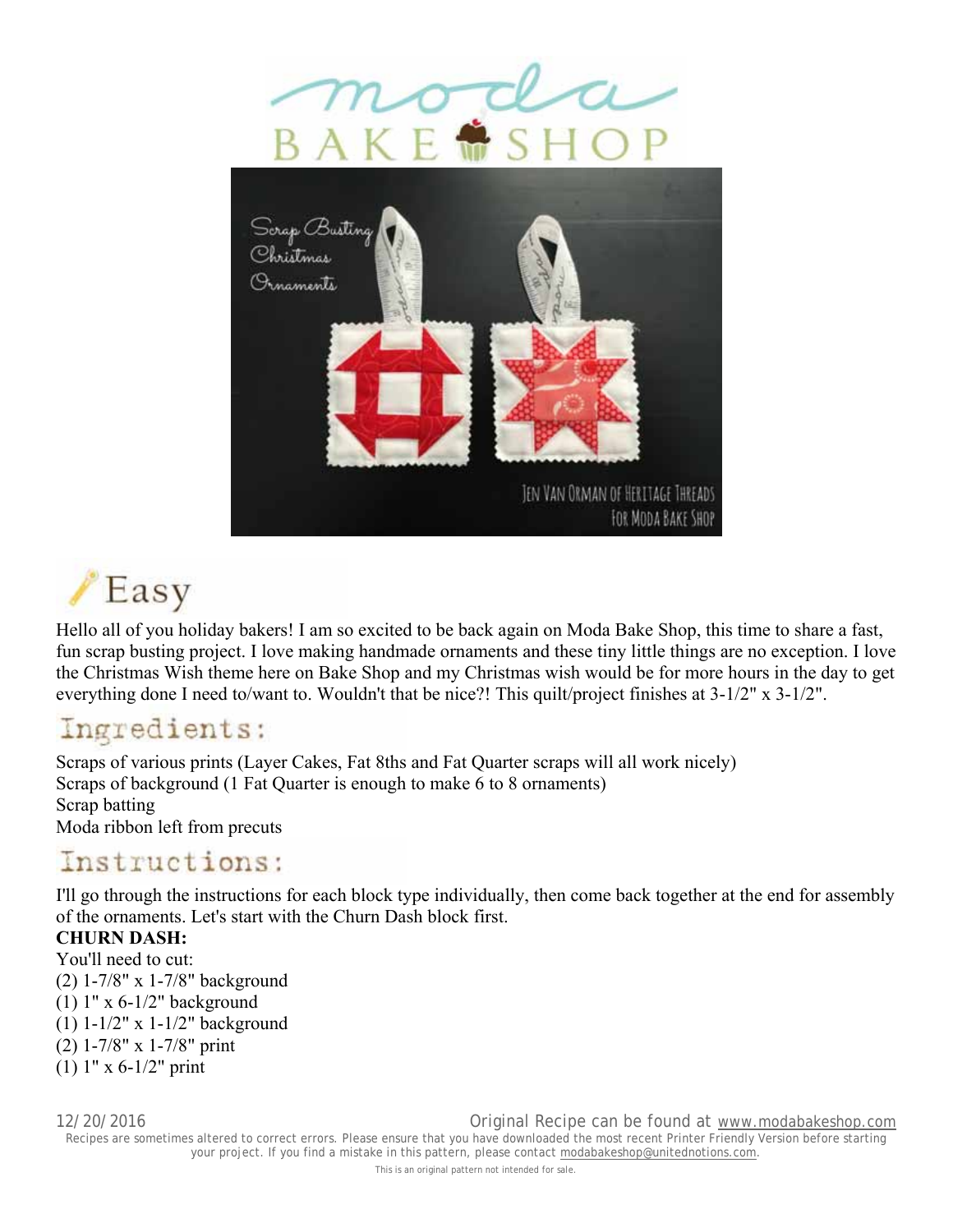Pair the 1" x 6-1/2" background with the 1" x 6-1/2" print, wrong sides together. Sew together along the long side and press toward the print. Cut (4) 1-1/2" x 1-1/2" squares from this long strip. You will have a small amount of waste, as seen below.



Next, draw a line down the center of each background 1-7/8" x 1-7/8" square. Pair these up with the (2) 1-7/8" x 1-7/8" print squares, wrong sides together. Sew 1/4" away from the center line on both sides, cut down your drawn line, and press toward the print to make 4 half square triangle (HST) units. Trim these HST's to 1-1/2" x 1-1/2".



Lay out the Churn Dash block, sew together into rows, then into a finished 3-1/2" x 3-1/2" block. Don't worry about trimming it to be exactly square at this point.



#### **Sawtooth Star:**

To make the Sawtooth Star block, you can either dig into your scrap bin, or use any orphan 5" charm squares you have as your print. You'll need to cut:

(4) 1-1/4" x 1-1/4" background

(4) 1-1/4" x 2" background

(1) 2" x 2" print

(8) 1-1/4" x 1-1/4" print

12/20/2016 Original Recipe can be found at www.modabakeshop.com Recipes are sometimes altered to correct errors. Please ensure that you have downloaded the most recent Printer Friendly Version before starting your project. If you find a mistake in this pattern, please contact modabakeshop@unitednotions.com.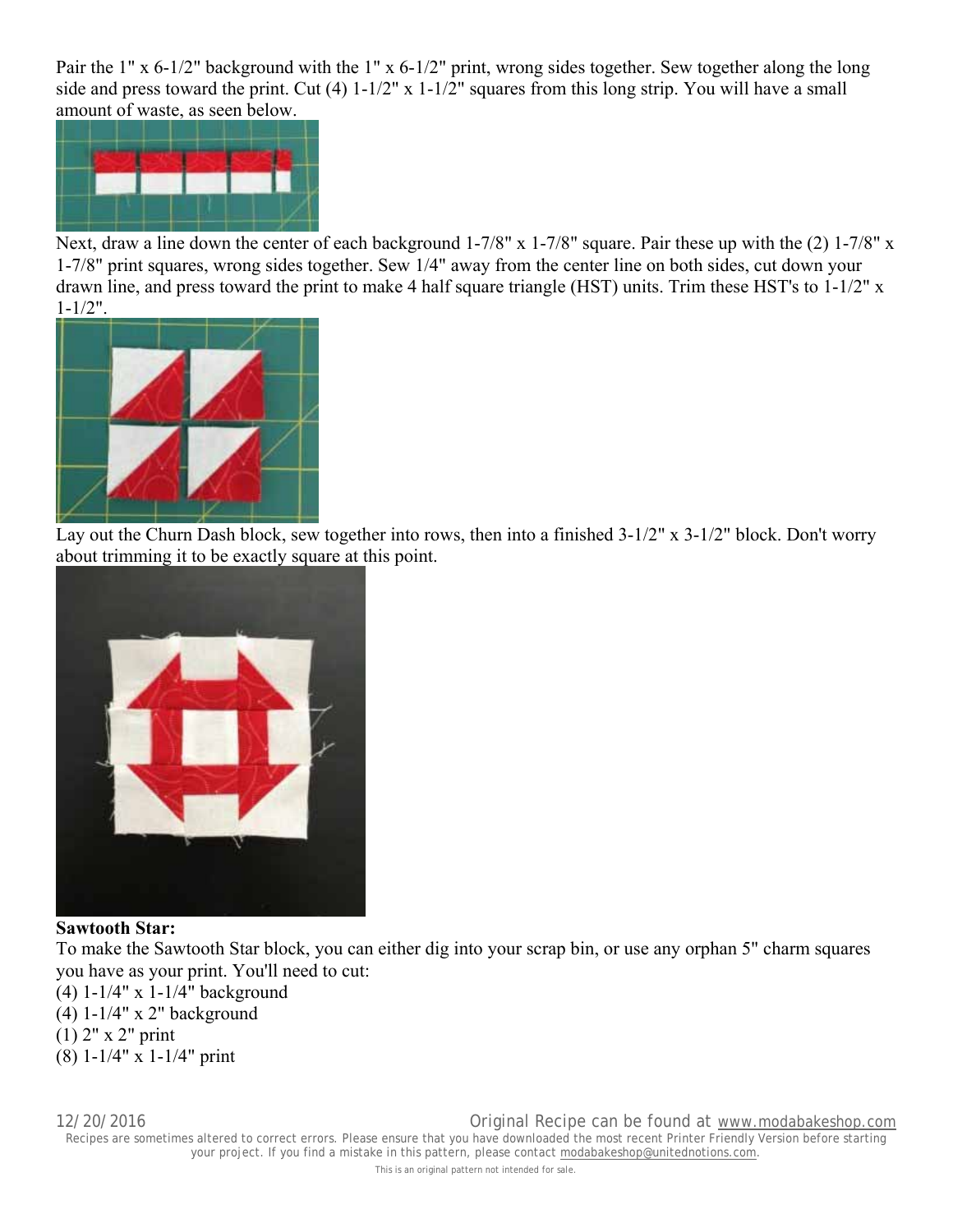Draw a line down the center of each of the (8) 1-1/4" x 1-1/4" print squares. Assembly 8 flying geese, using the 1-1/4" x 2" background pieces as well as all (8) 1-1/4" x 1-1/4" print squares. If you're new to flying geese, I've included a few step by step photos. You will notice that with pieces this small, I do not use pins. It take some practice, but I find it much more accurate for tiny pieces. I do use pins when I need to match points, such as when assembling an entire block, however.



Layout your block. Once I had my original block laid out, I thought it would be fun to change out the center 2" x 2" square to a different print to add a little scrappy variety. Then sew it all together into a 3-1/2" x 3-1/2" block. Once again, don't worry about it being completely square or without random threads at this point.